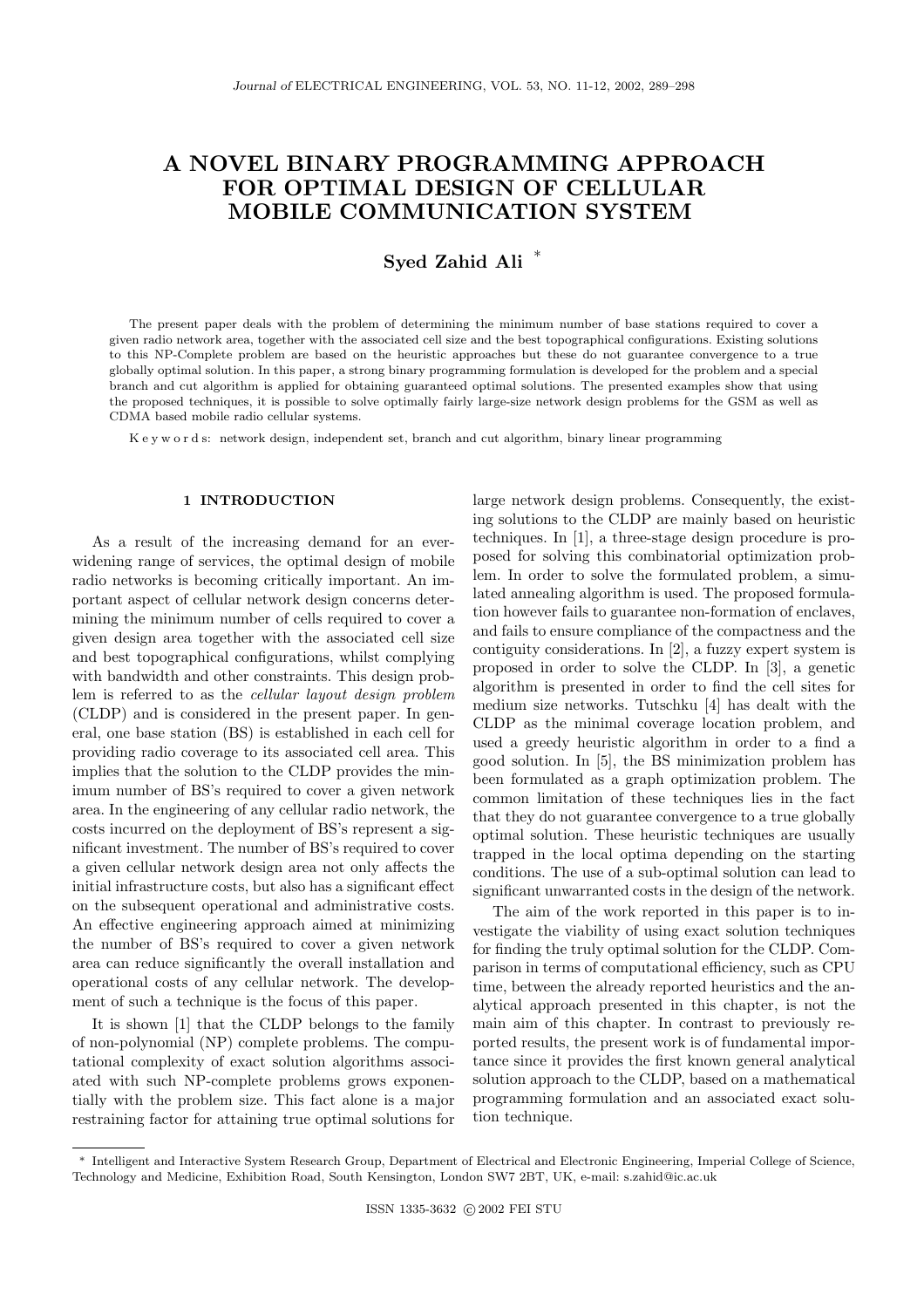

Fig. 1. The representation of a given network design area in terms of a grid and an overlaid graph. Numbers inside circles denote bandwidth demands. The maximum coverage for node No. 8 is also shown. Node indices are preceded with  $#$ .

This paper is organized into five more Sections. In Section 2, a description of the problem is presented using vectors and matrices. The mathematical formulation is presented in Section 3. The solution methodology is described in Section 4. The computational results are given in Section 5. Finally, some conclusions are presented in Section 6.

#### 2 PROBLEM DESCRIPTION

## 2.1 The Topology Graph

Initially, the network area to be covered in the design procedure is partitioned into a large grid. Each grid element is of equal size and there is a bandwidth demand associated with every grid-element. The centre of each grid is represented by a 'demand node'. The Euclidean distance between two adjacent demand nodes is represented by the weight of an arc connecting the two nodes. In this way, the CLDP is transformed into a problem involving a non-directed 'topology graph'  $G = (V, E)$ , where  $V = \{1, 2, 3, \ldots, M\}$  is the set of nodes, E is the set of arcs and  $M$  is the number of grid elements. There is an arc  $e_{(i,j)}$ , between node  $v_i$  and  $v_j$  if and only if these are adjacent nodes.

## 2.2 The Demand Vector

The number of channels required in each grid element serves as the weight of the associated demand node. The weights of demand nodes by an M -element Demand Vector D are

$$
\mathbf{D} = \begin{bmatrix} d_1 & d_2 & \dots & d_j & \dots & d_M \end{bmatrix}^\top . \tag{1}
$$

The vector  $\bf{D}$  is developed a priori. It is assumed that the allocated radio spectrum consists of b discrete channels. Therefore, in the case of the CDMA based systems, the sum of channel demands of all nodes in a cell is bounded by b. For the GSM network design problem, this bandwidth constraint is estimated by dividing the available channels by a factor called cluster size. In this paper, the transmission loss is estimated using the Hata radio propagation model [6].

Considering that a BS can be located only at the demand nodes of the topology graph, and given the minimum acceptable  $C/I$  ratio at the receiver, the maximum coverage distance of a BS is determined. For a node  $'i'$ ,  $i \in V$ , its maximum coverage distance is represented as  $R_i^{\text{max}}$ . For radio networks with uniform propagation conditions it follows that

$$
R_i^{\max} = R, \ \forall \, i \in V. \tag{2}
$$

In the case of networks involving non-uniform conditions, the value of  $R_i^{\text{max}}$  is computed at each node of the topology graph.

#### 2.3 The Primary Solution Matrix

For a CLDP involving  $M$  nodes, its associated  $pri$ mary solution vector  $X$  is defined as a binary N-element vector. Here  $N \leq M$  represents an upper bound on the number of BS's required to cover the given network design area. The elements of  $X$  are decision variables and are defined according to the rule:

$$
x_j = \begin{cases} 1 & \text{if } j^{\text{th}} \text{ BS is needed to provide} \\ & \text{optimal radio coverage} \\ & \text{in the given network,} \\ 0 & \text{otherwise.} \end{cases} \quad 1 \le j \le N \quad (3)
$$

As an illustrative example, in Fig. 1, a 9-node topology graph for a CLDP is presented. For the network shown thus, if the upper bound  $'N'$  on the number of required BS's is set to M (that is  $N = M = 9$ ), the unknown vector  $X$  is given as

$$
\mathbf{X} = \begin{bmatrix} x_1 & x_2 & x_3 & x_4 & x_5 & x_6 & x_7 & x_8 & x_9 \end{bmatrix}_{1 \times 9} . (4)
$$

Assume that the optimal solution yields  $x_1 = x_3 = x_8 =$  $x_9 = 1$ . In this case, the optimal **X** is given as follows:

$$
\mathbf{X} = \begin{bmatrix} 1 & 0 & 1 & 0 & 0 & 0 & 0 & 1 & 1 \end{bmatrix} . \tag{5}
$$

Therefore, for the network shown, out of 9 possible BS's only 4 BS's (BS No. 1, 3, 8 and 9) are required in order to provide adequate radio coverage for the entire network.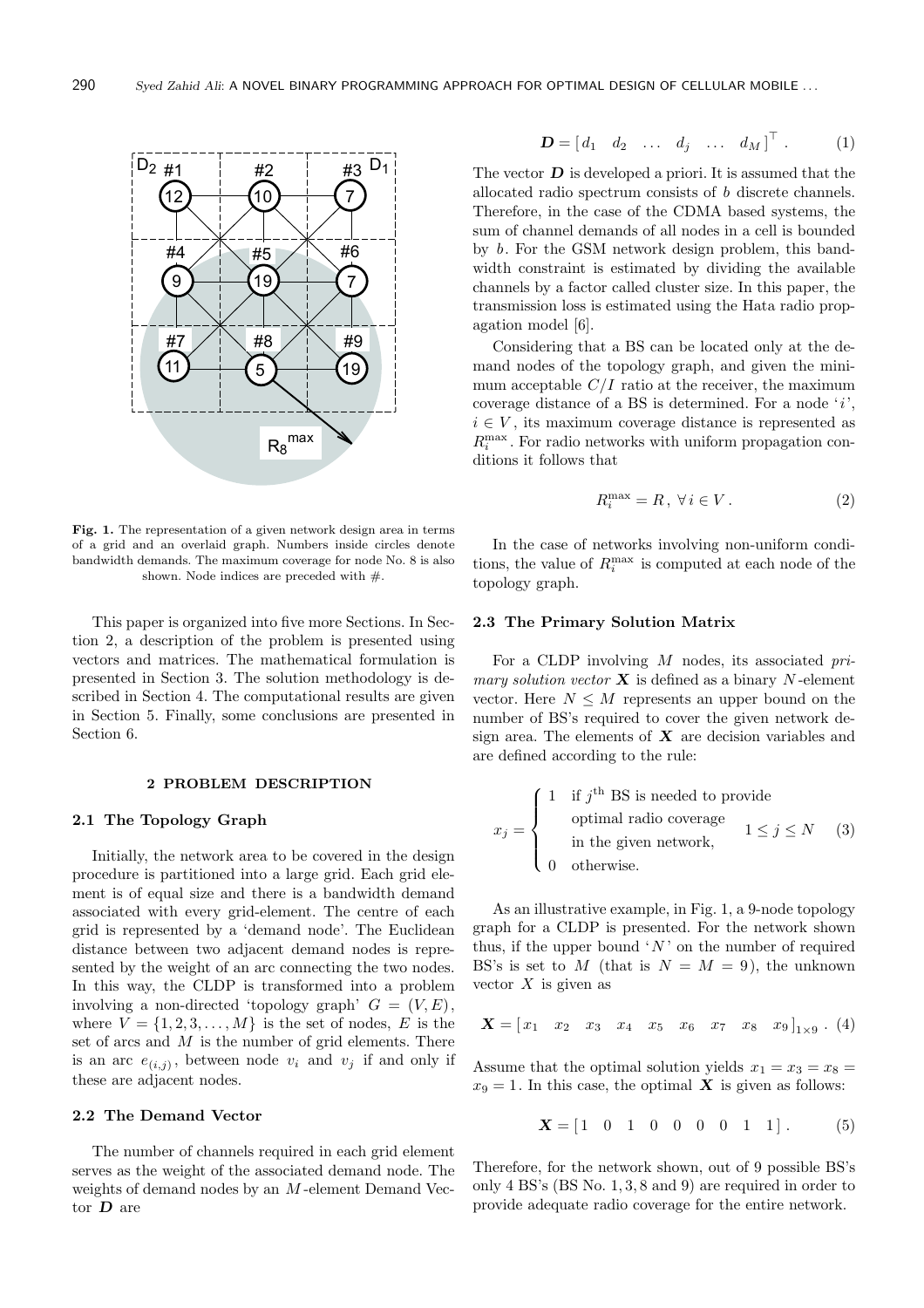Table 1. Statement of the Cellular Layout Design Problem (CLDP)



#### 2.4 The Secondary Solution Matrix

For a CLDP including  $M$ -nodes and with  $'N'$  as an upper bound on the number of BS's required, its Secondary Solution Matrix  $\mathsf{Y}$  is a binary matrix of size  $M \times N$ . The elements of **Y**,  $y_i^j$ ,  $1 \le i \le M$ ,  $1 \le j \le N$ , are Secondary Decision Variables defined according to the following rule:

$$
y_i^j = \begin{cases} 1 & \text{if mode 'i' is included} \\ & \text{in the cell associated with BS 'j'} \\ 0 & \text{otherwise.} \end{cases}
$$
 (6)

In general, the computation of  $X$  and  $Y$  involves solving two distinct problems. In usual network planning techniques, these two problems are solved independently in a hierarchical order. In this paper, an integrated approach is presented for finding solutions to these two problems simultaneously. A summary of the problem statement is given in Table 1.

#### 3 MATHEMATICAL FORMULATION

• The integration between **X** and **Y** is made possible by a special coupling, and is denoted as follows:

$$
x_i^j \Rightarrow x_j. \tag{7}
$$

This coupling implies that a node  $'i'$  can be allocated to a BS  $'j'$  if and only if BS  $'j'$  is included in the design solution. The Boolean relationship implied by (7) can be formulated as the following constraint:

$$
y_i^j \le x_j
$$
,  $1 \le i \le M$ ,  $1 \le j \le N$ . (8)

• Since in any optimal solution, only one unique assignment is made for each node of the topology graph, the following constraint can be written:

$$
\sum_{j=1}^{N} y_i^j = 1, \quad i = 1, 2, 3, \dots, |M|.
$$
 (9)

• The sum of weights of demand nodes in a cell must be bounded by the number of allocated radio channels, therefore:

$$
\sum_{i=1}^{M} y_i^j \cdot d_i \le b, \quad j = 1, 2, 3, \dots N. \tag{10}
$$

• The number of BS's required to cover the given network is bounded by the following constraint:

$$
\sum x_j \le |M|, \quad j \in V \mid x_j = 1. \tag{11}
$$

Here  $M$  is an upper bound on the number of BS's.

• In any real-world cellular layout design, each cell must be made of geographically contiguous grids. For a transmitter located at node  $v_i$ , other nodes lying within its radio coverage area are referred to as its 'compatible' nodes. The set of such compatible nodes is represented as  $P_i$ ,  $i \in V$ . All nodes lying *outside* this coverage area are referred to as 'incompatible' nodes, and the associated set is represented as  $T_i, i \in V$ .

Using the  $M \times N$  binary variables  $y_i^j$  defined earlier, the contiguity constraint can be formulated as:

$$
y_i^j + y_{i'}^j \le 1
$$
,  $\forall j \in \mathbf{X}, i \ne i', i' \in T_i, i \in V$ . (12)

• As the aim of the optimization is to solve the problem using a minimum number of BS's, the following objective function can be considered:

$$
Z(\mathbf{X}) = Min\left(\sum_{j=1}^{N} x_j\right). \tag{13}
$$

The minimum value of  $Z(\mathbf{X})$  expresses the minimum number of BS's required to cover a given network design area. Since all constraints are linear and decision variables are binary, the resulting formulation essentially represents a BILP problem.

## 3.1 Generation of Valid Inequalities

The mathematical programming problem defined by  $(7)$ – $(13)$  is an unfavorable starting point for the branch and bound algorithm based optimization techniques. The use of constraints (10) and (12) in their original form will create a linear programming relaxation with a large feasible region. Therefore, from a mathematical programming point of view, constraints (10) and (12) are particularly weak constraints. In the following, a technique is presented which yields a significant speed-up of computation time for the CLDP related BILP. First, some graph theoretic definitions are introduced.

An independent vertex set (also known as internally stable set) is a set of nodes of G such that no nodes of this set are adjacent. That is, no two nodes included in an independent vertex set are joined by an arc. Generally,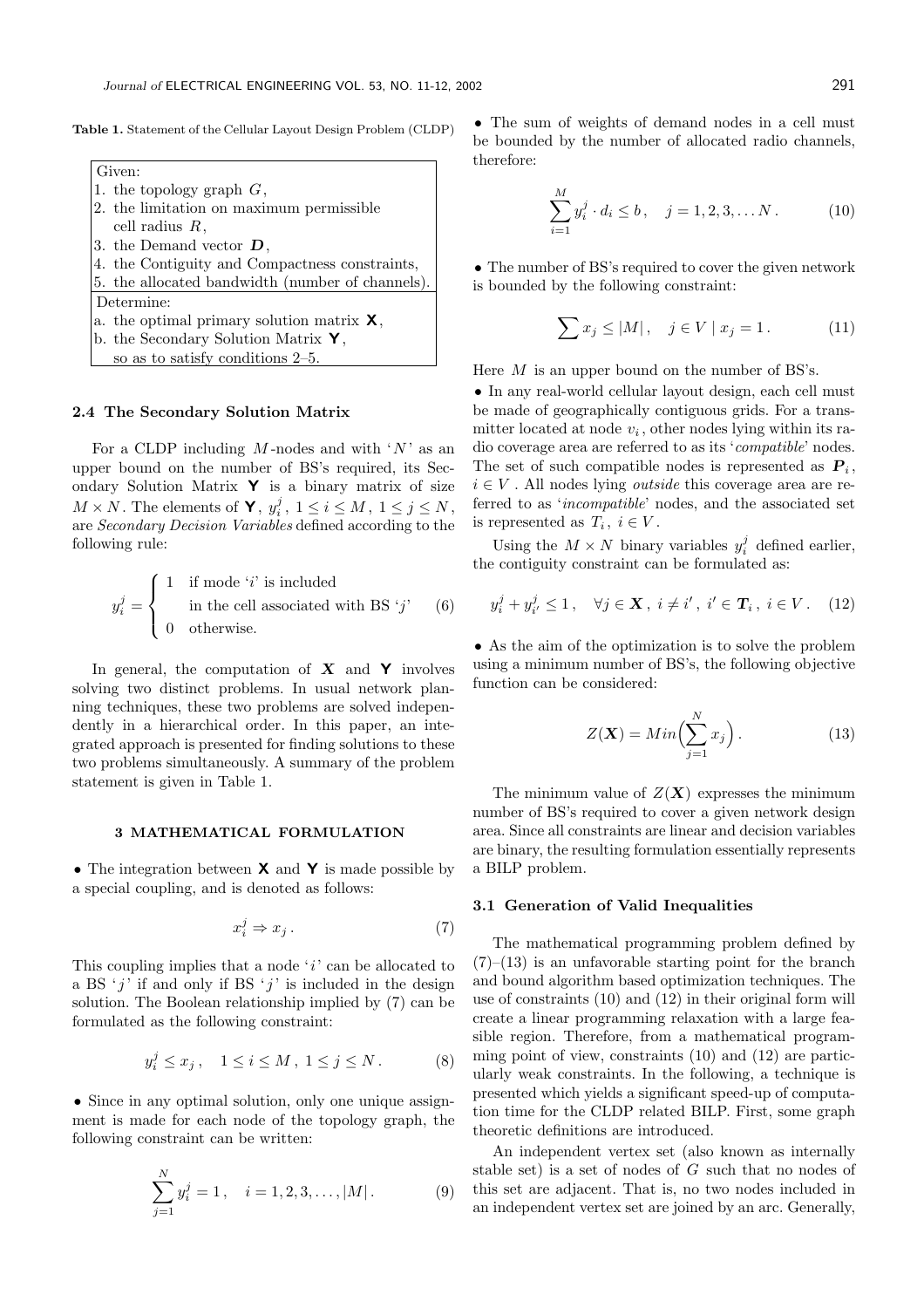

Fig. 2. A 25-node Topology graph together with the associated grid. The nodes of each MIS can be identified by having similar filling pattern.



Fig. 3. The development of contiguity and compactness constraints.

these sets are referred to as independent sets. As an example, in Fig. 3 the sets of nodes  $\{2, 4\}$  and  $\{6, 8\}$  define two independent sets.

An independent set is called maximal when there is no other independent set that contains it. For the topology graph shown in Fig. 2, the sets  $\{2,4\}$  and  $\{6,8\}$  are not maximal but the sets  $U_1 = \{2, 4, 12, 14, 22, 24\}$  and  $U_2 =$ {6, 8, 10, 16, 18, 20} are maximal independent sets (MIS). Note that the number of elements (nodes) in various MIS is not the same for all the sets. For a given topology graph G, the MIS with the largest cardinality is called its maximum independent set.

The independent sets associated with the topology graph  $G$  are of significant importance as the elements of these sets represent the sets of mutually incompatible nodes for a given CLDP. No two nodes of such a set can be allocated together to a given BS. If  $U \subset V$  is an independent set associated with  $G$ , then  $\sum_{u \in U} u \ge 1$  can be used to develop a stronger valid inequality. If  $|U| \geq 3$ , then substituting this inequality in the constraint set of the CLDP cuts off non-integral, extremal points of the polyhedron of the relaxed linear problem. Obviously, this method is more efficient if  $U$  is an MIS.

It has been shown [7] by the application of *complex*ity theory that the exhaustive generation of MIS for an arbitrary graph is an NP-complete problem, if an arbitrary graph is to be considered. However, this problem is made easy for the CLDP by the fact that the exhaustive generation of the MIS's is not needed. Only a selected number of MIS's of larger cardinalities are generated in order to develop necessary valid inequalities. The set of MIS's generated is governed by the following condition:

$$
\bigcup_{i=1}^{p} U_i = V \text{ and } \bigcap_{i=1}^{p} U_i = 0. \tag{14}
$$

Such MIS are extracted heuristically for a given graph. Assuming uniform radio propagation conditions, a set of four MIS has been shown in Fig. 3 using four different filling patterns inside the nodes.

In order to explain the underlying advantage obtained, consider the node No. 1 of a topology graph shown in Fig. 2. Its associated set of compatible nodes is given as follows:

$$
P_1 = \{2, 6, 7\}
$$

whereas the set of incompatible nodes is given as follows:

$$
T_1 = \{3, 4, 5, 8, 9, \ldots 25\}.
$$

The application of (12) to node No. 1 results in the following inequalities:

 $\overline{\mathfrak{L}}$ 

$$
y_1^j + y_3^j \le 1 \qquad \forall j \in \mathbf{X}, \ v_3 \in T_1 \qquad (15)
$$

$$
y_1^j + y_4^j \le 1 \qquad \forall j \in \mathbf{X}, \ v_3 \in T_1 \qquad (16)
$$

.

$$
y_1^j + y_{25}^j \le 1 \qquad \forall j \in \mathbf{X}, v_3 \in T_1 \qquad (17)
$$

However, using the four MIS  $U_1$ ,  $U_2$ ,  $U_3$ ,  $U_4$  for the graph shown in Fig. 2,  $(15)$ – $(17)$  can be expressed by four sets of stronger valid inequalities as

.

$$
y_1^j + \sum_{i' \in U_1, i' \in P_1} y_{i'}^j \le 1
$$
\n(18)

$$
\vdots
$$
  

$$
y_1^j + \sum_{i' \in U_4, i' \in P_1} y_{i'}^j \le 1.
$$
 (19)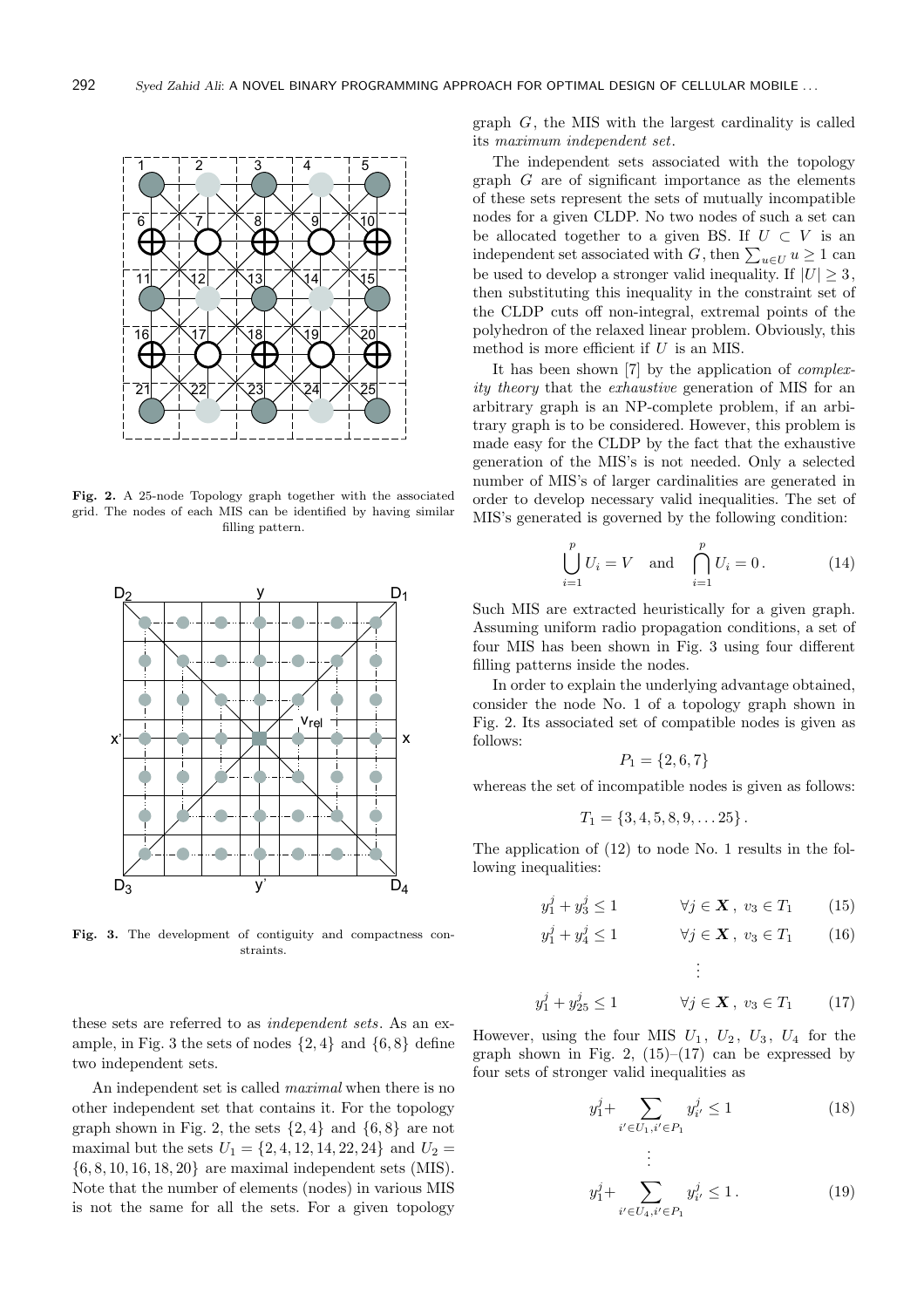In the case of the CLDP's where the coverage area of a transmitter is limited to its adjacent nodes, the application of (14) limits the number of required MIS to four. In this case, a stronger constraint can be developed as follows:

$$
y_i^j + \sum_{i' \in U_r, i' \in P_i} y_{i'}^j \le 1 \quad i, i' \in V, \ i \ne i', \ r = 1, 2, 3, 4. \ (20)
$$

Note that for the CLDP's developed and solved during the start-up phase of the network, the observance of (20) implies the contiguity of nodes in a cell. In the case of CLDP's where the compatibility set of a node can cover the nodes beyond its adjacent nodes, similar MIS's are extracted heuristically. The extraction of these MIS is made easy by the fact that these sets must satisfy (14). An upper bound on the number of independent sets can be determined as a function of the maximum number of nodes that can be included in a cell. As an example, consider the graph shown in Fig. 2 assuming uniform radio propagation conditions and that for a BS, its sets of adjacent nodes and the set of next to adjacent nodes constitutes the full set of '*compatible*' nodes,  $R_i^{\max} = 3$ nodes is attained. In this case, 9 MIS's are required. As an example, two independent sets are presented in the following:

$$
U_1 = \{1, 4, 16, 19\},
$$
  

$$
\vdots
$$
  

$$
U_9 = \{2, 5, 17, 20\}.
$$

However, when  $R_i^{\max} \geq 3$  is involved, additional constraints are needed in order to ensure the contiguity of the compatible nodes in a cell.

## 3.2 Additional Contiguity Constraints

In the case the of macro-level design where the radio coverage range of a transmitter is limited to adjacent nodes, the contiguity of nodes in a cell is guaranteed by (20). However, for the micro- level CLDP, special constraints are needed to ensure that compatible nodes are combined so that the resulting cell is free from enclaves, and is of acceptable geometry.

In order to ensure the contiguity of nodes in a cell, a 'ladder' mechanism is proposed for developing the contiguity constraints. Starting with a reference node, the procedure combines the surrounding nodes with this reference node in a step-by-step fashion. As an example, consider the graph shown in Fig. 2. Node No. 1 is selected as reference node. In order to illustrate the underlying principle, it is assumed that the maximum coverage of every BS is limited to its three different sets of surrounding nodes. The three sets of compatible nodes for node No. 1 are given by  $P_1 = \{2, 6, 7\}, P_2 = \{3, 8, 11, 12, 13\}$ and  $P_3 = \{4, 9, 14, 16, 17, 18, 19\}$ . A set of contiguity constraints required to ensure the contiguity of compatible nodes in a cell is given in Tab. 2.

Table 2. Development of contiguity constraints for node No. 1 of the graph shown in the Fig. 3

| $1^{\rm st}$ set $(P_1)$                                                                                                                        | $2^{\text{nd}}$ set $(P_2)$                                                                                               | $3^{\text{rd}}$ set $(P_3)$                                                                                                                                                                                                   |
|-------------------------------------------------------------------------------------------------------------------------------------------------|---------------------------------------------------------------------------------------------------------------------------|-------------------------------------------------------------------------------------------------------------------------------------------------------------------------------------------------------------------------------|
| of nodes                                                                                                                                        | of nodes                                                                                                                  | of nodes                                                                                                                                                                                                                      |
| $y_1^j + y_7^j \le 1 + y_2^j + y_6^j  y_1^j + y_3^j \le 1 + y_2^j$<br>$y_2^j + y_6^j \leq 1 + y_1^j + y_7^j  y_1^j + y_{11}^j \leq 1 + y_6^j  $ | $y_1^j + y_{12}^j \leq 1 + y_{11}^j$<br>$y_1^j + y_{13}^j \le 1 + y_8^j \left  y_1^j + y_{16}^j \le 1 + y_{11}^j \right $ | $y_1^j + y_4^j \leq 1 + y_3^j$<br>$y_1^j + y_9^j \leq 1 + y_4^j$<br>$y_1^j + y_{14}^j \leq 1 + y_9^j$<br>$y_1^j + y_{17}^j \leq 1 + y_{16}^j$<br>$y_1^j + y_{18}^j \leq 1 + y_{17}^j$<br>$y_1^j + y_{19}^j \leq 1 + y_{14}^j$ |

The set of inequalities presented in Tab. 2 enforces the following condition:

- 'A node  $v_i$  can be combined with a given node  $v_{reference}$  in order to form a cell j
- if and only if at least one of surrounding nodes of  $v_i$ is also included in cell  $j'$ .

Note that Tab. 2 does not represent a unique set of inequalities. Depending on the topographical constraints, the blackout areas, existing cells, and administrative conditions, alternative sets of inequalities can be developed.

In order to develop generalized expressions for the contiguity constraints, consider the graph shown in Fig. 3. As a typical case, consider the development of generalized contiguity inequalities for a node ' $v_{ref}$ '. All nodes of the graph shown in Fig. 3 are assumed to be compatible for reference node  $v_{ref}$ . The compatible nodes are identified by three groups. The first group comprises nodes lying on the perpendicular axis  $(XX' , YY')$ , the second group comprises nodes lying on the diagonal axis,  $D_1$ ,  $D_2$ ,  $D_3$ and  $D_4$ . The third group consists of nodes lying between the perpendicular and the diagonal axis.

All the nodes located on the perpendicular axis are related to  $v_{ref}$  by the following contiguity constraint:

$$
y_{ref}^j + y_n^j \le 1 + y_{n-1}^j \,\forall v_{ref} \in V, v_n, v_{n-1} \in P_{ref}
$$
  
located on the perpendicular axis. (21)

In order to develop the contiguity constraints of a node located on the diagonal reference axis, the following inequality can be written:

$$
y_{ref}^j + y_m^j \le 1 + y_{m'}^j + y_{m''}^j \tag{22}
$$

where  $v_m$  is located on any diagonal axis with respect to  $v_{ref}$ ,  $v_{m'}$  and  $v_{m''}$  are two adjacent nodes of  $v_m$  that are closest to  $v_{ref}$ , and are not located on the diagonal axis.

For the nodes that are not located on the diagonal or perpendicular axis, the following inequality can be written:

$$
y_{ref}^{j} + y_{k}^{j} \le 1 + y_{k'}^{j} \quad ref, j, j'k, k' \in V \tag{23}
$$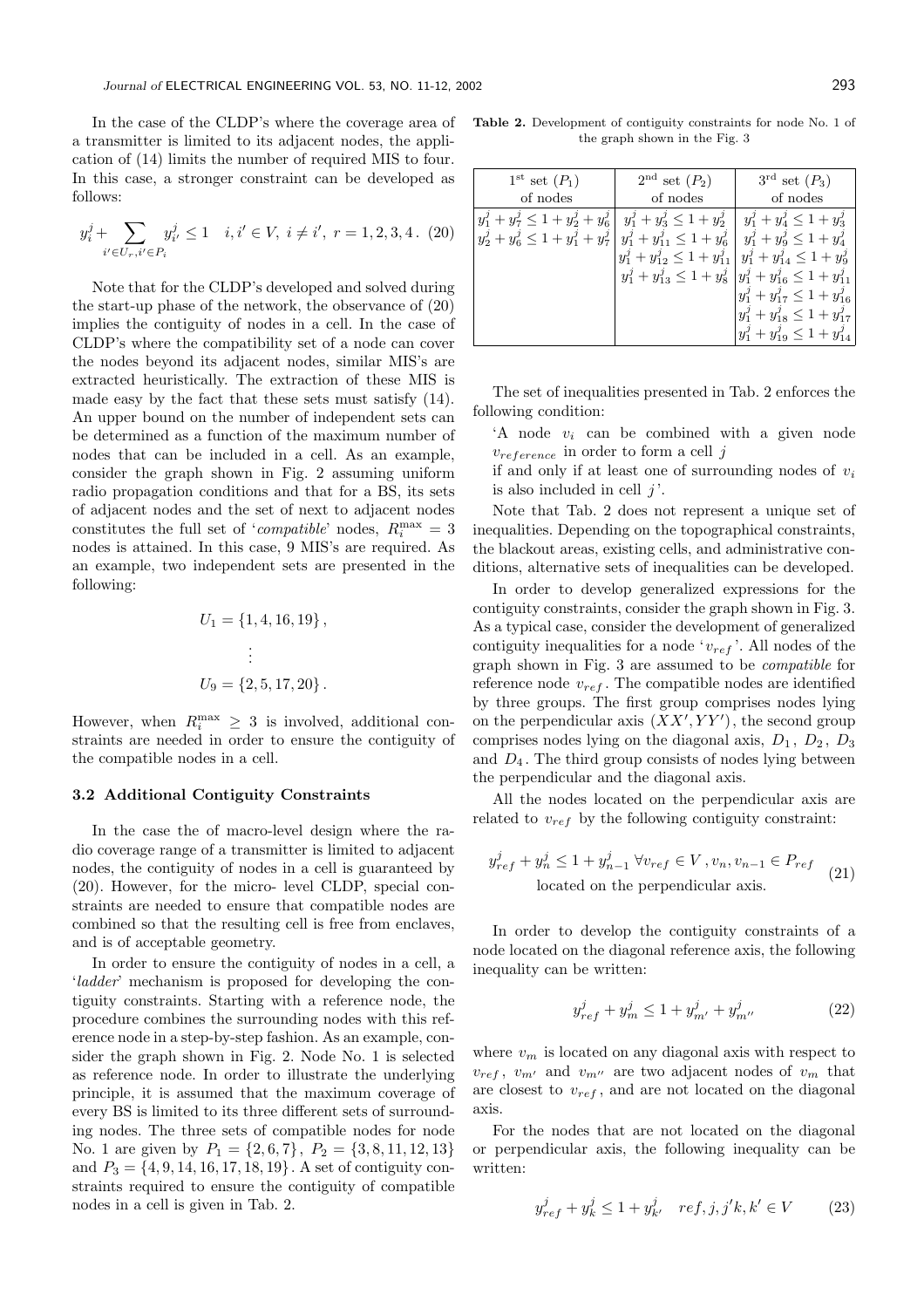where  $v_k, v_{k'} \in P_{ref}$ , and  $v_{k'}$  is one of two adjacent nodes of  $v_k$  located closest to  $v_{ref}$ .

Depending on the special geometrical requirements of a CLDP, additional contiguity constraints can be integrated in the formulation.

The proposed mathematical formulation for the CLDP is summarized below:

$$
Objective Function: \t Z(\mathbf{X}) = Min\Big(\sum_{j=1}^{N} x_j\Big) \t (13)
$$

Set of Constraints :

$$
y_i^j \le x_j
$$
,  $1 \le i \le M$ ,  $1 \le j \le N$  (8)

$$
\sum_{j=1}^{N} y_i^j = 1, \qquad i = 1, 2, 3, \dots, |M| \tag{9}
$$

$$
\sum_{i=1}^{M} y_i^j \cdot d_i \le b, \qquad j = 1, 2, 3, \dots N \tag{10}
$$

$$
\sum x_j \le |M|, \qquad j \in V \mid x_j = 1 \tag{11}
$$

$$
y_i^j + \sum_{i' \in U_r, i' \in P_i} y_{i'}^j \le 1, \ i, i' \in V, \ i \ne i', \ r = 1, 2, 3, \dots R \ (20)
$$

$$
y_{ref}^{j} + y_{n}^{j} \le 1 + y_{n-1}^{j} \,\forall v_{ref} \in V, v_{n}, v_{n-1} \in P_{ref}
$$
  
located on the perpendicular axis (21)

$$
y_{ref}^j + y_m^j \le 1 + y_{m'}^j + y_{m''}^j \tag{22}
$$

$$
y_{ref}^{j} + y_{k}^{j} \le 1 + y_{k'}^{j} \quad ref, j, j'k, k' \in V \tag{23}
$$

$$
x_j \in \{1, 0\}, \quad 1 \le j \le N \tag{3}
$$

$$
y_i^j \in \{1, 0\} \quad 1 \le i \le M \,, \ 1 \le j \le N \tag{6}
$$

4 SOLUTION STRATEGY

## 4.1 Computational Complexity of CLDP's

In the case of CLDP's, the solution space comprises  $2^N$  combinations for X and  $2^{N \times M}$  combinations of Y. Each time the number of binary variables in increased by one, the number of possible combinations is doubled. This property is known as the exponential growth of the solution difficulty with the size of the problem. The time needed to solve this class of problems grows exponentially with the size of the problem to be solved. Nevertheless, this level of computational complexity is associated with only the worst case scenario since many of these combinations are discarded as their associated solutions violate the constraints of a given CLDP.

#### 4.2 Reduction in Problem Complexity

A realistic upper bound  $N$  on the number of BS reduces the number of binary variables from  $M(1+M)$  to  $N(1+N)$ . In addition, a lower bound is needed for an optimal prefixing scheme. In order to determine a lower bound  $'s'$  on the number of BS, initially  $(10)$  is relaxed and the number of BS's,  $s<sup>1</sup>$  required is found by applying Hata's propagation model. Finally, by relaxing the limits on the maximum power of the transmitter, the average number of BS required to cover the design area are determined as follows:

$$
s^2 = \frac{\sum_{j=1}^{j=M} d_j}{b} \,. \tag{24}
$$

where  $s^2$  is an integer. The lower bound is selected as:

$$
s = Min(s^1, s^2). \tag{25}
$$

The upper bound  $N$  on the number of BS's is determined by adding a margin  $\Delta$  to the lower bound s. i.e.

$$
N \equiv \Delta + s. \tag{26}
$$

A specially developed heurstic is used to determine the best value of  $\Delta$ . Note that an unrealistically smaller upper bound will make the problem solution infeasible.

#### 4.3 A Heuristic Pre-Solving Technique

Using (25), the following constraints are added to the formulation:

$$
x_j = 1, \quad 1 \le j \le s. \tag{27}
$$

Subsequently, a set  $L$  of nodes is determined. All nodes of L are sufficiently mutually apart that no two nodes can be included in the same cell. This is equivalent to developing a special independent set on G. Each node of  $L$  is then allocated to a unique BS fixed using  $(27)$ . Hence a one-to-one mapping  $\mathfrak I$  is developed between a BS and its allocated node.

The following constraints are then added to the BILP formulation of a given CLDP:

$$
y_i^j = 1, \qquad (i, j) \in \mathfrak{I}, i \in \mathbf{L}, j \in s \qquad (28)
$$

$$
y_i^{j'} = 0,
$$
  $j \neq j', i \in \mathbf{L}, j \in s$  (29)

$$
y_{i'}^j = 0
$$
,  $i \neq i', i' \in L, j \in s$  (30)

In order to strengthen (10), a technique developed from the concept of minimal covers [8] is used to generate cover cuts. Note that in some cases, (10) behaves as a nonbinding constraint and can be left out of the model as it has no effect on the optimal solution.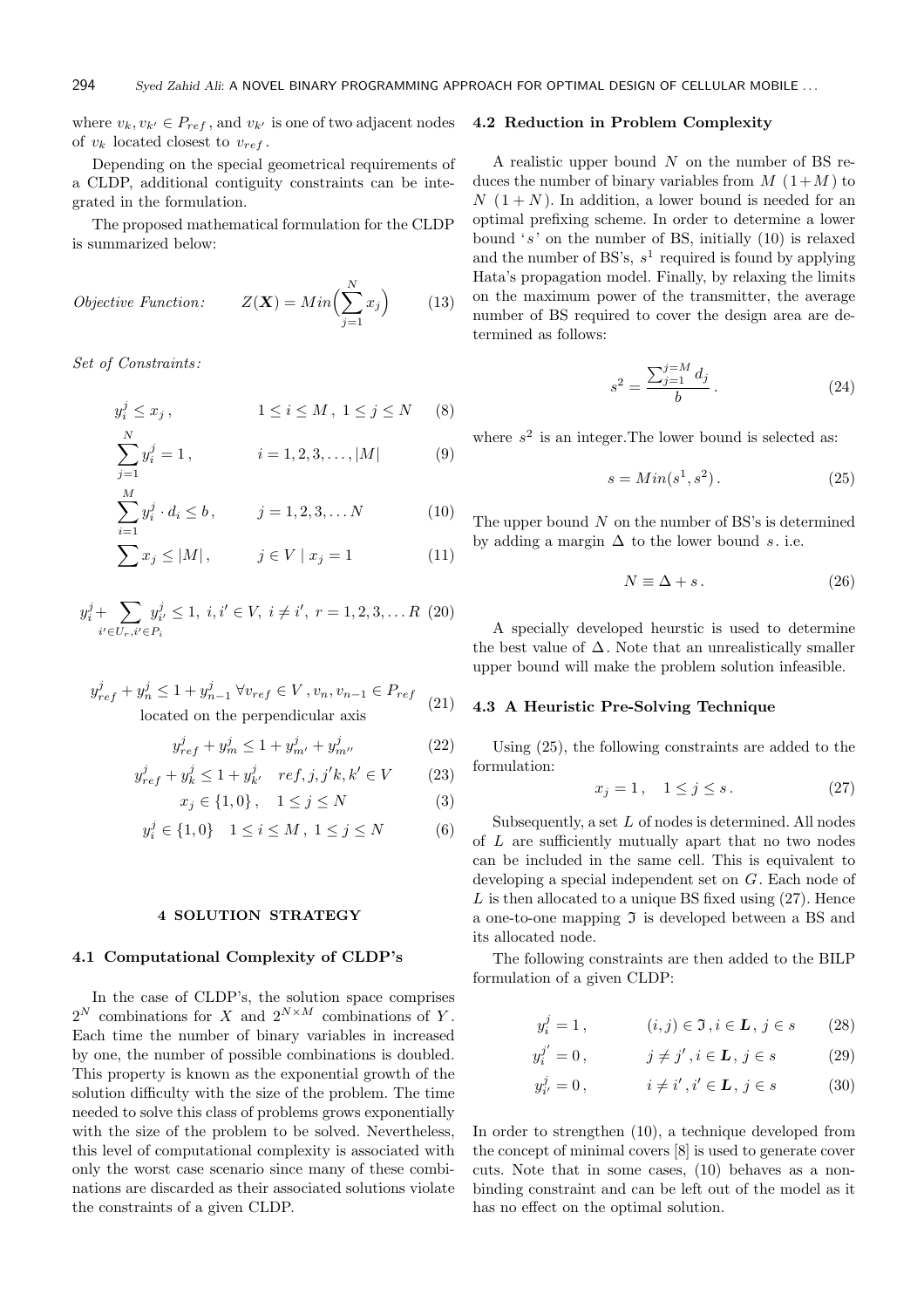## 4.4 A Branch and Cut Algorithm

For the solution of BILP developed, a B&C algorithm [Garfinkel, 1972], [Namhauser, 1988] is used. The B&C algorithm is an optimization technique widely used for solving combinatorial problems. Instead of attempting to solve the problem directly over the set of all feasible solutions S, this set is successively divided into smaller and smaller sets which have the property that any optimal solution must be in at least one of the sets. This process is called 'separation' and is often illustrated by a so-called enumeration tree [8]. The other three fundamental elements of B&C algorithm are: relaxation (lower bounding); fathoming of sub-problems (upper bounding); and selection of sub-problems (branching). The B&C algorithm involves calculating upper bounds and lower bounds on the objective function in order to accelerate the fathoming process and to curtail the enumeration.

The essence of the branch and cut algorithm used to solve the BILP problem is linear programming (LP) [8]. The convex set defined by the constraints of an LP is called polyhedron and a bounded polyhedron is called polytope. The convexity property of the LP plays an important role in discarding the uninteresting sections of the enumeration tree.

If the whole all solution space of the proposed BILP model is denoted as  $sol^1$  and that of the associated integer solutions as  $sol^2$ , then two problem sets can be defined as follows:

P(1): 
$$
Z(\mathbf{X}) = Min\left(\sum_{j=1}^{N} x_j\right) \ x_j \in sol^1, 0 \le x_j \le 1 \tag{31}
$$

is said to be a relaxation of

P(2): 
$$
Z(\mathbf{X}) = Min\left(\sum_{j=1}^{N} x_j\right) \ x_j \in sol^2, \ x_j \in \{1, 0\} \ (32)
$$

if and only if  $sol^1 \supseteq sol^2$ .

The theory of polyhedron states that if  $X^{Opt\_LP}$  is an optimal solution to  $P(1)$  and  $\mathbf{X}^{Opt\_IP}$  is an optimal solution to  $P(2)$ , then for the presented minimization problem, it follows that:

$$
\mathbf{X}^{Opt\_LP} \le \mathbf{X}^{Opt\_IP} \tag{33}
$$

Furthermore if  $X^{Opt\_LP} \in sol^2$  then  $X^{Opt\_LP}$  is an optimal binary solution.

The simplex based B&C algorithm begins by solving the original problem as a linear programming problem by relaxing integrality conditions (42) in the hope that the solution will be an integer feasible, and thus solves the original BILP problem. If an integer solution is not obtained, the next step is to pick one of the variables to create two descendants of the original problem, one with  $x_j$  (or  $y_i^j$ ) = 0 or the other with  $x_j$  (or  $y_i^j$ ) = 1. Since  $x_j$ 

(or  $y_i^j$ ) is a binary variable and the descendant problems are exactly the same as the original problem except of the assignment of a specific value to  $x_j$  (or  $y_i^j$ ) = 0, the solution to one of the these two descendant problems must in fact be the solution to the original problem. Thus the original problem is replaced by these descendant problems, leaving two BILP problems to solve instead of one. Since each new BILP problem is more restricted than the original problem, and has fewer variables that must be assigned binary values, it is expected that it may be solved somewhat more readily than its parent.

The process then repeats, selecting one of the problems that remain to be solved as the current BILP problem, and treating it exactly as the original problem. This in turn may create two new problems to replace the one under consideration unless, for example, the current problem is 'infeasible'. Eventually, by this process an integer solution is obtained for the current BILP problem, whereupon this solution provides a candidate for the optimal solution to the original problem. Keeping track of the current best of these candidates and their associated  $Z(\mathbf{X})$ values provides an additional way to weed out the descendant problems of the original BILP problem that are unprofitable for exploration. The current best candidate is called the incumbent.

The possibilities for this type of approach can be itemized as follows:

Let  $S^*$  denote the objective function value of the incumbent solution. Then, whenever a current BILP problem is solved as an LP problem, one of the following four alternative may arise:

- (a) The RLP problem has no feasible solution (that is associated BILP problem is also infeasible).
- (b) The LP problem has an optimal solution with  $S_0 \leq$  $S^*$  (ie, the current BILP problem optimum must also yield  $S'_0 \leq S^*$ ).
- (c) The optimal solution to the LP problem is both integer feasible and yields  $S_0 > S^*$  (in which case the solution provides an improved incumbent for original BILP problem,  $S^*$  is set to  $S_0$ )
- (d) None of the foregoing occurs; ie, the optimal solution exists, satisfies  $S_0 > S^*$ , and is not integer feasible.

In case of (a) to (c), the current BILP problem is disposed off simply by solving the associated LP problem. Otherwise the problem requires further exploration.

The computational experience shows that the selection of right branching variables in the B&C algorithm has a considerable influence on the convergence of the solution to optimality. During the enumeration process, the special structure of the problem is exploited to assign priorities to various branching variables. It is obvious that the elements of  $X$  have a clear precedence over the elements of Y. Therefore, the elements of X are assigned higher priorities. Among different elements of  $X$ , the priorities are assigned arbitrarily.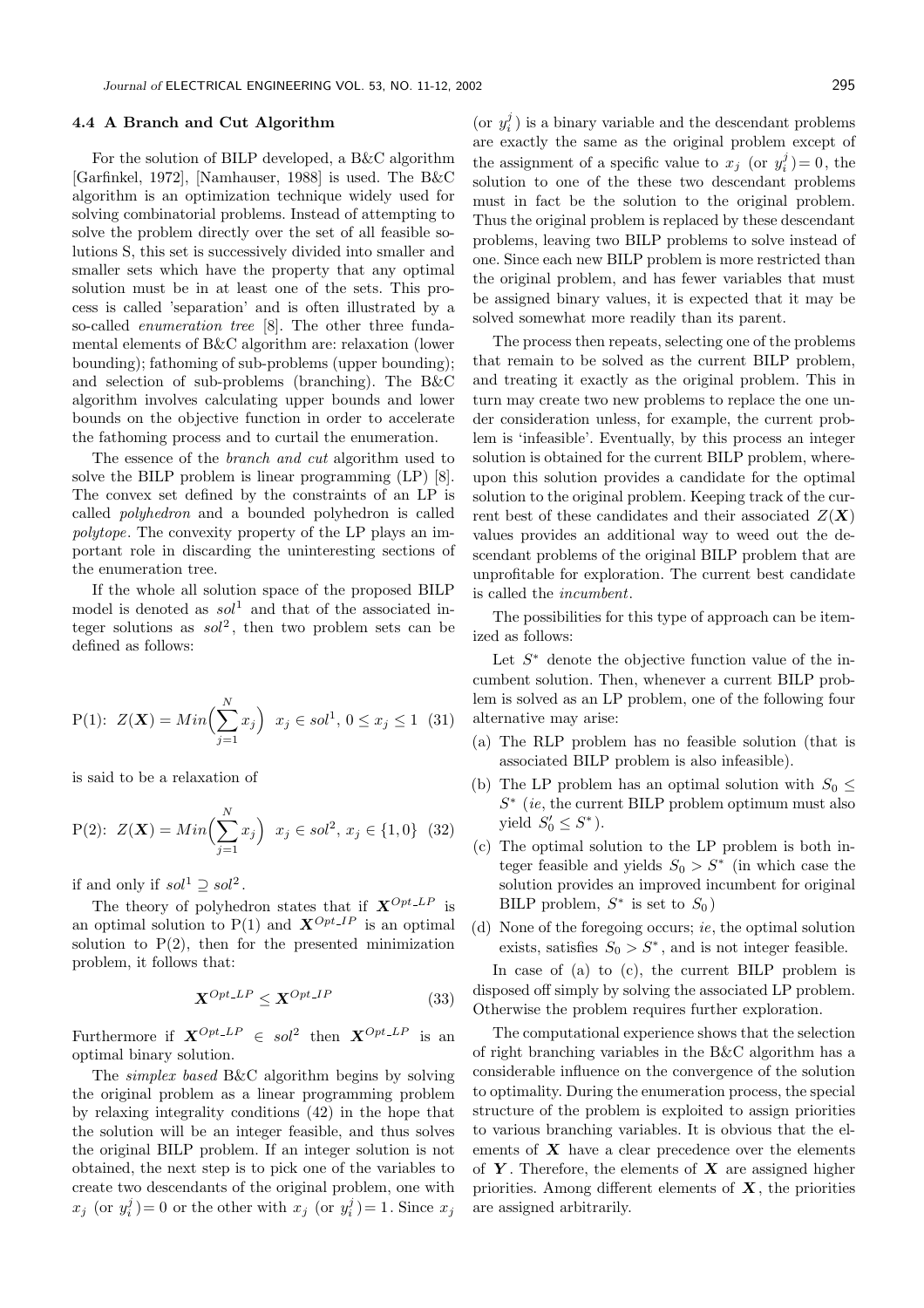| Implication                                        | Derivation                                                                                                                                                            |  |  |
|----------------------------------------------------|-----------------------------------------------------------------------------------------------------------------------------------------------------------------------|--|--|
| $y_{12}^j = 1 \Rightarrow$                         | $y_2^j + y_4^j + y_{12}^j + y_{22}^j + y_{24}^j \leq 1$                                                                                                               |  |  |
| $y_2^j = y_{14}^j = y_{22}^j = y_{24}^j = 0$       | $y_{12}^j = 1 \Rightarrow y_2^j + y_4^j + y_{14}^j + y_{22}^j y_{24}^j \leq 0$                                                                                        |  |  |
| $y_{12}^{j} = 0, j' \neq j \in \mathbf{X}$         | $y_1^j \in \{1,0\} \Rightarrow y_2^j = y_4^j = y_{14}^j = y_{22}^j = y_{24}^j = 0$                                                                                    |  |  |
| $y_{12}^j = 1 \Rightarrow y_{10}^j = y_{20}^j = 0$ | $y_{10}^j + y_{12}^j + y_{20}^j \le 1$                                                                                                                                |  |  |
|                                                    | $y_{12}^j = 1 \Rightarrow y_{10}^j + y_{20}^j \leq 0$                                                                                                                 |  |  |
|                                                    | $\therefore y_i^j \in \{1,0\} \Rightarrow y_{10}^j = y_{20}^j = 0$                                                                                                    |  |  |
| $y_{12}^j = 1 \Rightarrow y_9^j = y_{19}^j = 0$    | $y_{12}^j + y_9^j + y_{19}^j \leq 1$                                                                                                                                  |  |  |
|                                                    | $y_{12}^j = 1 \Rightarrow y_9^j + y_{19}^j \leq 0$                                                                                                                    |  |  |
|                                                    | $\therefore y_i^j \in \{1,0\} \Rightarrow y_9^j = y_{19}^j = 0$                                                                                                       |  |  |
|                                                    | $y_{12}^j = 1 \Rightarrow y_1^j = y_3^j = y_5^j$ $ y_1^j + y_3^j + y_5^j + y_{12}^j + y_{15}^j + y_{21}^j + y_{23}^j + y_{25}^j \le 1$                                |  |  |
|                                                    | $=y_{15}^{j}=y_{21}^{j}=y_{23}^{j}=y_{25}^{j}=0\left  y_{12}^{j}=1\Rightarrow y_{1}^{j}+y_{3}^{j}+y_{5}^{j}+y_{15}^{j}+y_{21}^{j}+y_{23}^{j}+y_{25}^{j}\leq 0\right.$ |  |  |
|                                                    | $\therefore y_i^j \in \{1,0\} \Rightarrow y_1^j = y_3^j = y_5^j = y_{15}^j = y_{21}^j = y_{23}^j = y_{25}^j = 0$                                                      |  |  |

Table 3. Derivation of logical implications

The elements of  $Y$  are assigned priorities on the basis of corresponding node-weights. In the case of a tie, the selection is made arbitrarily.

The success of the B&C algorithm also depends on as how effectively the formulation is developed to reduce the integrality gap between the objective function values of the integer program problem and the corresponding relaxed linear programming problem. The inequalities used in the proposed formulation to model various constraints discard large uninteresting sections of the enumeration tree. The branching on a chosen variable results in discarding of many variables, and thus reduces the number of sub-problems to be solved substantially. As an example, consider the topology graph shown in Fig. 3. If in the B&C enumeration process a variable  $y_{12}^j$  is branched on, then the logical implications listed in Tab. 3 can be derived.

Before embarking on the enumeration process, a preprocessing [9] technique is used to eliminate redundancies. Clique Cuts were generated during the enumeration process. A root rounding [10] heuristic is used at the root node of the B&C enumeration tree to construct an initial solution. The best estimate search [10] was adopted for the next node selection, which chooses the node with the best estimate of integer objective values that would be obtained once all integer unfeasibilies are removed. Depending on the structure of a given problem, the steepest edge or devex pricing [11] algorithm is used while solving the relaxed linear programming problems. Cutting planes were generated during the optimization process.

## 5 APPLICATION EXAMPLES AND COMPUTATIONAL RESULTS

In order to test the formulation of the CLDP as a BILP problem, the model has been applied into a range of network design problems. The mathematical modeling was carried out in general algebraic modeling system GAMS

[12] and Cplex [9] was used as LP solver. Various heuristics were implemented using C programming language. The tests were performed on a 360 MHz dual processor Pentium machine.

The specifications of the problems examined and the associated solution results are given in Tab. 4. The number of grid-elements  $(M)$  for each problem is listed in column (2) of Tab. 4. The maximum independent sets (MIS) developed to generate the contiguity constraints for each problem are listed in column  $(3)$ . The upper bound  $(N)$ on the number of Base Stations is listed in the column (4). The optimal number of BS's found by the B&C algorithm is listed in column (7). For each problem, the number of the search solution tree nodes processed by the B&C algorithm and the reported CPU time are also listed.

In order to check the performance of the presented methodology for the real-world problems, the model has been applied to a typical benchmark mobile radio network design problem for the area of East Anglia in the UK (and is listed as Problem No. 13 in Tab. 4). The area of East Anglia is considered to be divided into 154 square-shaped grid elements, of side dimension 10 km, according to the National Geographical Grid for the UK. In the absence of more accurate data for large-scale network design, the assumption has been made that the expected traffic is proportional to population density. The population data used in this illustrative example come from the census of 1991 for the same area.

In each grid element, one channel is added to the associated demand node for every 5000 people. This rule has been used to create typical requirement data. In the case of the East-Anglia network design problem, the channel demands in various grid elements vary from 1 channel to 25 channels. The range of channel-demands for the grid-elements is shown in the column (6) of Tab. 4. In this example, it is assumed that a total of 30 channels are allocated to the network operator. The application of Hata's radio propagation model means that no more than two grid elements can be merged together to form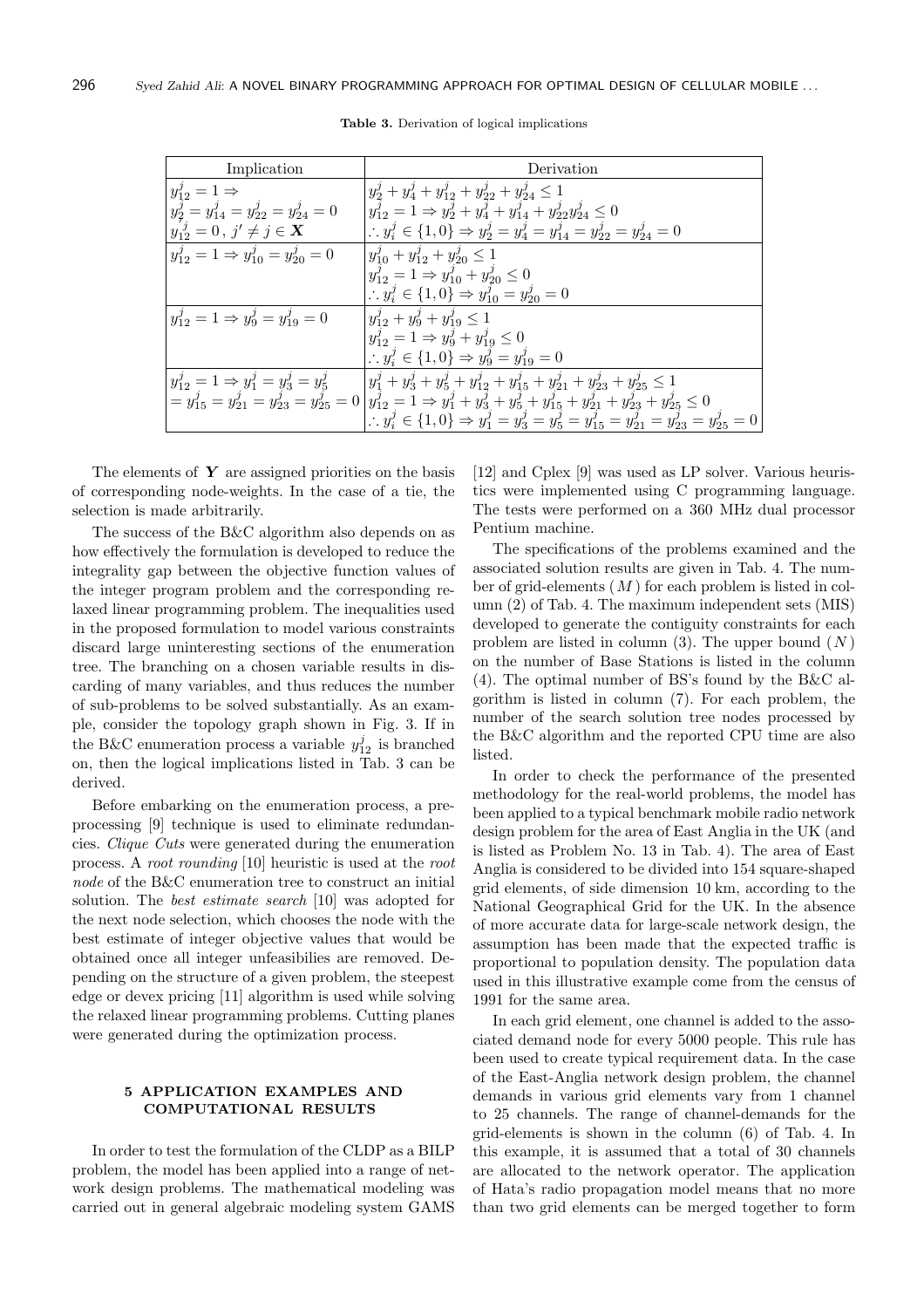| Problem<br>N <sub>o</sub> | elements          | No of grid Number of<br>MIS's | Upper<br>bound $(N)$ | Available         | Weights of<br>bandwidth demand nodes | No of BS's<br>determined by | No of nodes<br>processed by | Solution<br>time |
|---------------------------|-------------------|-------------------------------|----------------------|-------------------|--------------------------------------|-----------------------------|-----------------------------|------------------|
|                           | (M)               | developed                     | on No. of            | (b)               | $(Min - Max)$                        | Branch and                  | Branch and                  | $(\sec.)$        |
|                           |                   |                               | BS's                 | (No. of           |                                      |                             | Cut algorithm Cut algorithm |                  |
|                           |                   |                               |                      | channels)         |                                      | $(\mathrm{Z})$              |                             |                  |
| (1)                       | $\left( 2\right)$ | $\left( 3\right)$             | $\left( 4\right)$    | $\left( 5\right)$ | (6)                                  | (7)                         | (8)                         | (9)              |
| 1                         | 144               | 16                            | 30                   | 150               | $1 - 15$                             | 9                           | Root node                   | 35               |
|                           |                   |                               |                      |                   |                                      |                             | only                        |                  |
| $\overline{2}$            | 144               | 16                            | 39                   | 110               | $1 - 75$                             | 14                          | 9                           | 5260             |
| 3                         | 100               | 16                            | 37                   | <b>200</b>        | $1 - 200$                            | 20                          | 29                          | 4230             |
| 4                         | 64                | 16                            | 18                   | 100               | $1 - 13$                             |                             | 29                          | 92               |
| 5                         | 64                | 16                            | 44                   | 160               | $1 - 160$                            | 14                          | 51                          | 3788             |
| 6                         | 121               | 9                             | 30                   | 100               | $1 - 15$                             | 16                          | 10                          | 1101             |
| 7                         | 100               | 9                             | 30                   | 100               | $1 - 100$                            | 16                          | 18                          | 498              |
| 8                         | 81                | $\overline{9}$                | 25                   | 200               | $1 - 15$                             | 10                          | 8                           | 529              |
| 9                         | 64                | 9                             | 20                   | 190               | $2 - 25$                             | 9                           | 42                          | 353              |
| 10                        | 49                | 9                             | 16                   | 100               | $1 - 15$                             | 9                           | 16                          | $54\,$           |
| 11                        | 36                | 9                             | 20                   | 100               | $1 - 16$                             | 4                           | Root node                   | 237              |
| 12                        | 25                | 9                             | 15                   | 50                | $4 - 14$                             |                             | 12                          | 175              |
| 13                        | 154               | 4                             | 96                   | 30                | $1 - 25$                             | 44                          | 3                           | 15480            |

Table 4. Problem specifications and computational results

a cell. In order to develop the stronger valid inequalities, four maximum independent set (MIS) are developed using the methodology described earlier in the paper. Using Eq. (31), an upper bound of 96 base stations was found for the East Anglia design problem. The B&C algorithm solved the East Anglia design problem in 15480 seconds and converged to optimal solution in 3 nodes only yielding an optimal value of 44 BSs.

As another example, consider the problem No. 1 listed in Tab. 4. In this case, the network design area is partitioned into a grid of 144 elements of side dimension 1 km. The minimum acceptable signal strength at the boundary of the cell was set to −93 dBm. Using Hata's propagation model, the maximum radio coverage of BS was found to be 3.5 km. Using the methodology presented in Section 3, 16 MIS are developed for this example. Note the additional MIS are needed because, in this example, several sets of surrounding nodes can be combined with a given node to form a cell. In order to ensure the contiguity of the nodes included in a cell, additional contiguity constraints were developed using the 'ladder' mechanism described in the Section 3.2. Using Eq. (26), the upper bound  $(N)$  on the number of base stations was found to be 30. Therefore, the number of binary variables for this problem can be found using the following equation:

No. of binary variables defined

$$
= N + N \cdot M = 30 + 30 \times 144 = 4350
$$

Therefore, the total searchable solution space for Problem No. 1 consists of  $2^{30}$  combinations of **X** and  $2^{30\times144}$ combinations of  $\boldsymbol{Y}$ . In order to reduce the size of this problem, a number of binary variables were prefixed using Eqs.  $(28)$ – $(30)$ . The demand variation in the gridelements was assumed to vary from 1 channel to 15 channels. The total numbers of available channels were assumed to be 150. In this example, the B&C algorithm found that 9 BS's are required to cover the design area.

In order to further demonstrate the effectiveness of the proposed design methodology, several other CLDP were considered. The detailed specifications and results obtained for these problems are also listed in Tab. 4. In all the problems considered, the minimum acceptable signal strength at the cell boundary was set from −90 dBm to −95 dBm.

For all the network design problems listed in Tab. 4, a pre-processing [Savelsbergh, 1994] [CPLEX] technique is used before applying the B&C algorithm. A root rounding [Avriel, 1996] heuristic is used at the root node of the B&C enumeration tree to construct an initial solution.

The computational results obtained demonstrate that the proposed solution methodology can be used effectively to solve fairly large-size CLDPs. Since the mathematical programming methodology is developed in a generalized way, it can be tailored to incorporate various radio propagation and traffic models.

#### 6 CONCLUSIONS

In this paper, an analytical approach is proposed for finding the minimum number of base stations required to cover a given network design area. The solution also yields topographical configurations of the cells associated with base stations, and the best cell sites. The cellular layout design problem is formulated as binary integer linear programming problem involving various constraints. In order to solve the resulting mathematical programming problem, a special branch and cut algorithm is applied.